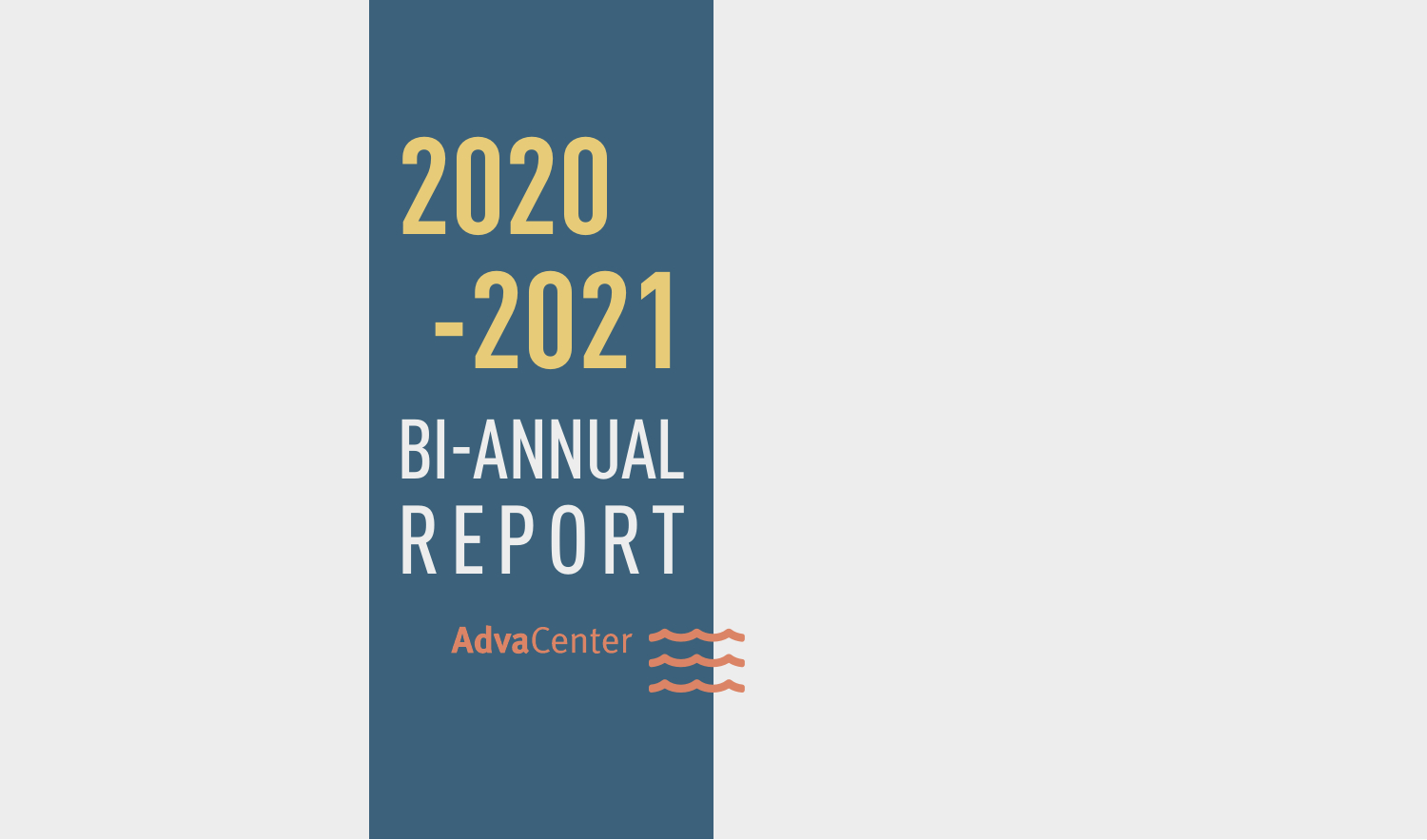**The Adva Center** - a leading Israeli progressive think-and-do tank - believes that all Israelis, Jews and Arabs, women and men, high- and low- income persons deserve high-quality public education, low-cost public health services, decent affordable housing, and a robust social security system.

**We also believe** that an active citizenry is crucial to democracy, and thereby engage in community activism and popular education programs, with an emphasis on Israel's socioeconomic periphery.

**Since its establishment in 1991,** Adva Center has been at the forefront of the struggle to advance equality, social justice and gender-responsive programming in Israel, monitoring social and economic developments and working top-down and bottom-up with all groups composing Israeli society.

#### BI-ANNUAL REPORT 2020-2021 [ ADVA CENTER ] PAGE 2



## What Adva Center **Does**

**Our studies** of Israeli society present critical analyses of public policy in the areas of budgets, taxation and social services – including their implications for Israeli society as a whole and for each of its major social groups.

**Our reports** are used by Knesset members, government officials, academia, students and social activists all over the country to advance egalitarian policies.

**Our research and findings** are translated into straightforward graphic language accessible to all.

**Our community action and popular education projects** operate in dozens of underserved localities countrywide with hundreds of women and men of all groups composing Israeli society.

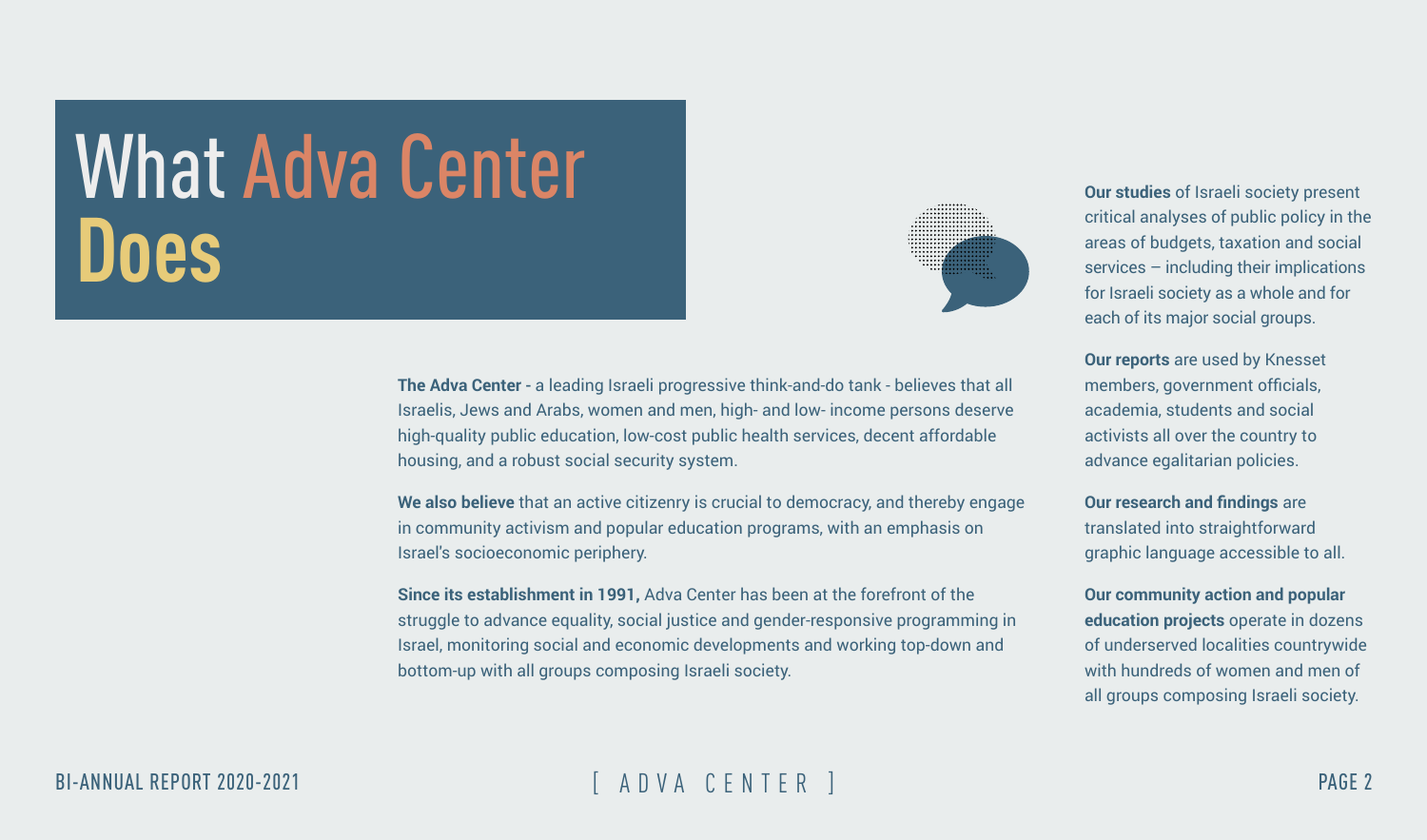### **Adva is a source of inspiration for**

Community organizations working to better the lives of residents; municipalities and agencies promoting equality for women.

### **Adva materials are utilized extensively by**

The media; College teachers and students; Social advocacy organizations; Plaintiffs claiming discrimination.

### **Adva joins forces with other non-profits**

To combat poverty; To preserve and improve the public health system; To promote equal education; To boost public housing in Israel; To integrate social justice policies into climate-change related programs; To advocate for a political settlement to the Israeli-Palestinian conflict.

# **Ripples** water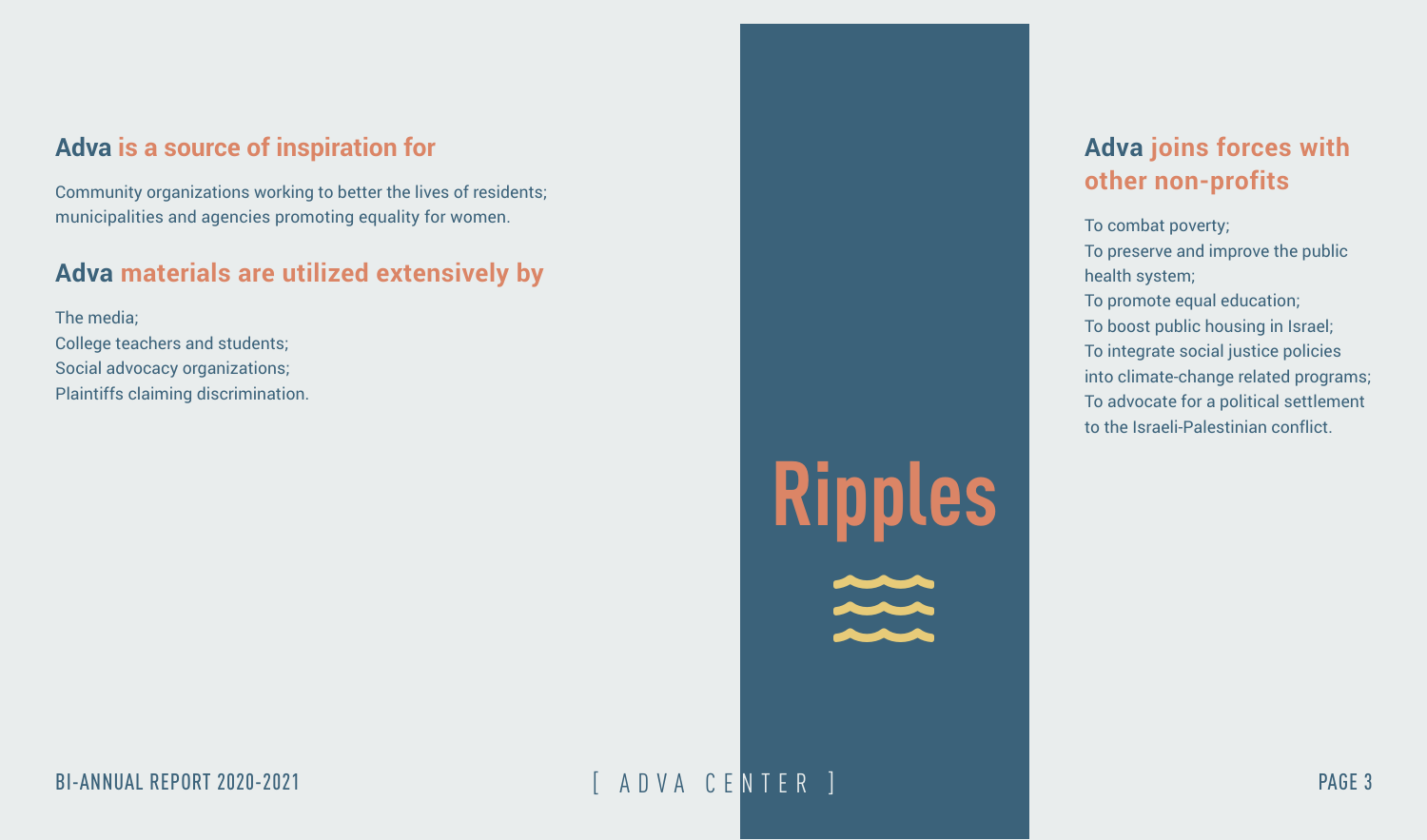## Adva Center **During the Crisis**



Over the past two years marked by the pandemic and political turmoil, Adva Center has leveraged its experience and reputation to put the plight of low- and mid-income persons, women and marginalized groups on the public agenda.

#### BI-ANNUAL REPORT 2020-2021 FRID VACENTER IN TER PAGE 4

### Independently and as part of newly established and existing coalitions we successfully advocated for policies and programming:

- An extension of the period of eligibility for unemployment compensation to elderly unemployed persons;
- Provision of partial stipends for people laid off during the Coronavirus epidemic and rehired at lower wages, parents of more than three children and pregnant women;
- Mitigation of the plan to raise women's retirement age in a manner that better protects low-earning women;
- Establishment of a special committee at the Ministry of Housing to re-examine the criteria for eligibility for public housing.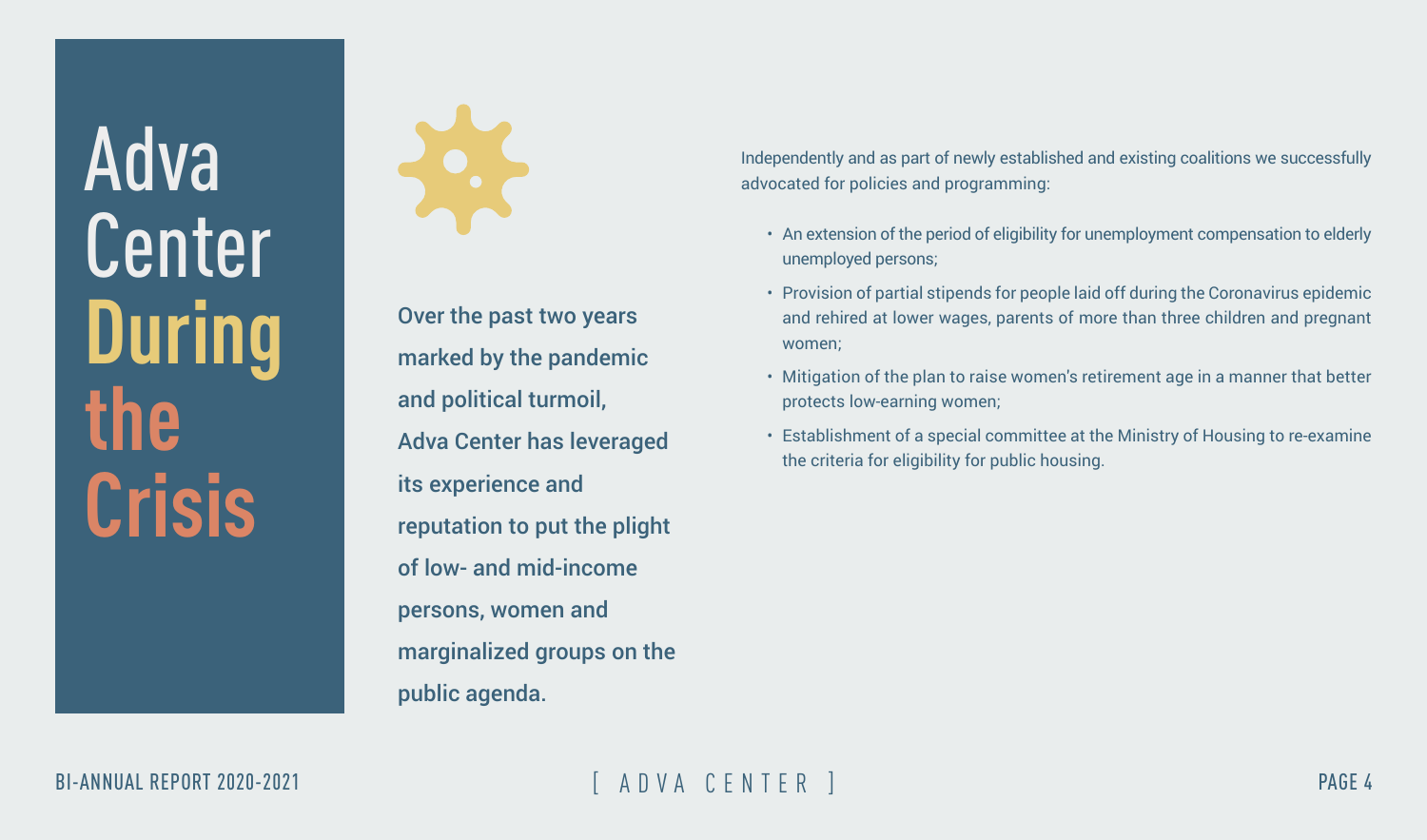| Social Report 2021 - Coronavirus:<br><b>Epidemic of Inequality</b> | Τa<br><u>RI</u> |  |
|--------------------------------------------------------------------|-----------------|--|
| READ >>                                                            | 50              |  |
| The 2021-22 State Budget: An                                       | h٤              |  |
| <b>Isolated Expansion followed by a</b>                            | <u>RI</u>       |  |
| <b>U-Turn</b>                                                      |                 |  |
| $READ \gg$                                                         | $\overline{A}$  |  |
|                                                                    | St              |  |
| A Look at Employers: Employment                                    | <u>RI</u>       |  |
| <b>Patterns of Arab, Haredi and</b>                                |                 |  |
| Ethiopian-Israeli Women                                            | H <sub>0</sub>  |  |
| <u>READ &gt;&gt;</u>                                               |                 |  |
|                                                                    | <u>RI</u>       |  |
| <b>Hidden Figures:</b>                                             |                 |  |
| <b>How the Coronavirus Affected</b>                                | Tł              |  |
| <b>Women in Israel</b>                                             | H               |  |
| <u>READ &gt;&gt;</u>                                               | Tł              |  |
|                                                                    | <u>C</u>        |  |
|                                                                    |                 |  |

#### BI-ANNUAL REPORT 2020-2021 **Exercise Exercise ADVA CENTER** 1

axation as an Engine of Equality  $EAD \gg$ 

0 Plus: Income of households eaded by people aged 50 and over  $EAD \gg$ 

Gender Analysis of the 2021-2022 tate Budget  $EAD \gg$ 

lousing for All: An Outline for ousing policy in Israel  $EAD \gg$ 

he Ministry of Construction and ousing 2021-22 Budget: he "Private Market" Ideology ontinues to Dominate  $READ \gg$ 

#### **During the reporting period Adva published dozens of reports, position papers and op-eds including:**

Equality Does Not Begin at Retirement Age [READ >>](https://adva.org/wp-content/uploads/2021/08/women-retirement-age-2021.pdf)

Regulation Authority: A Regime Change? [READ >>](https://adva.org/he/regulation_authority/)

Who Will Protect the Unemployed Elderly? [READ >>](https://adva.org/he/corona-unemployment-old-age/)

The Education Budget: Has the Government Given Up? [READ >>](https://adva.org/he/education-budget-2021/)

## **Public Policy Analysis**

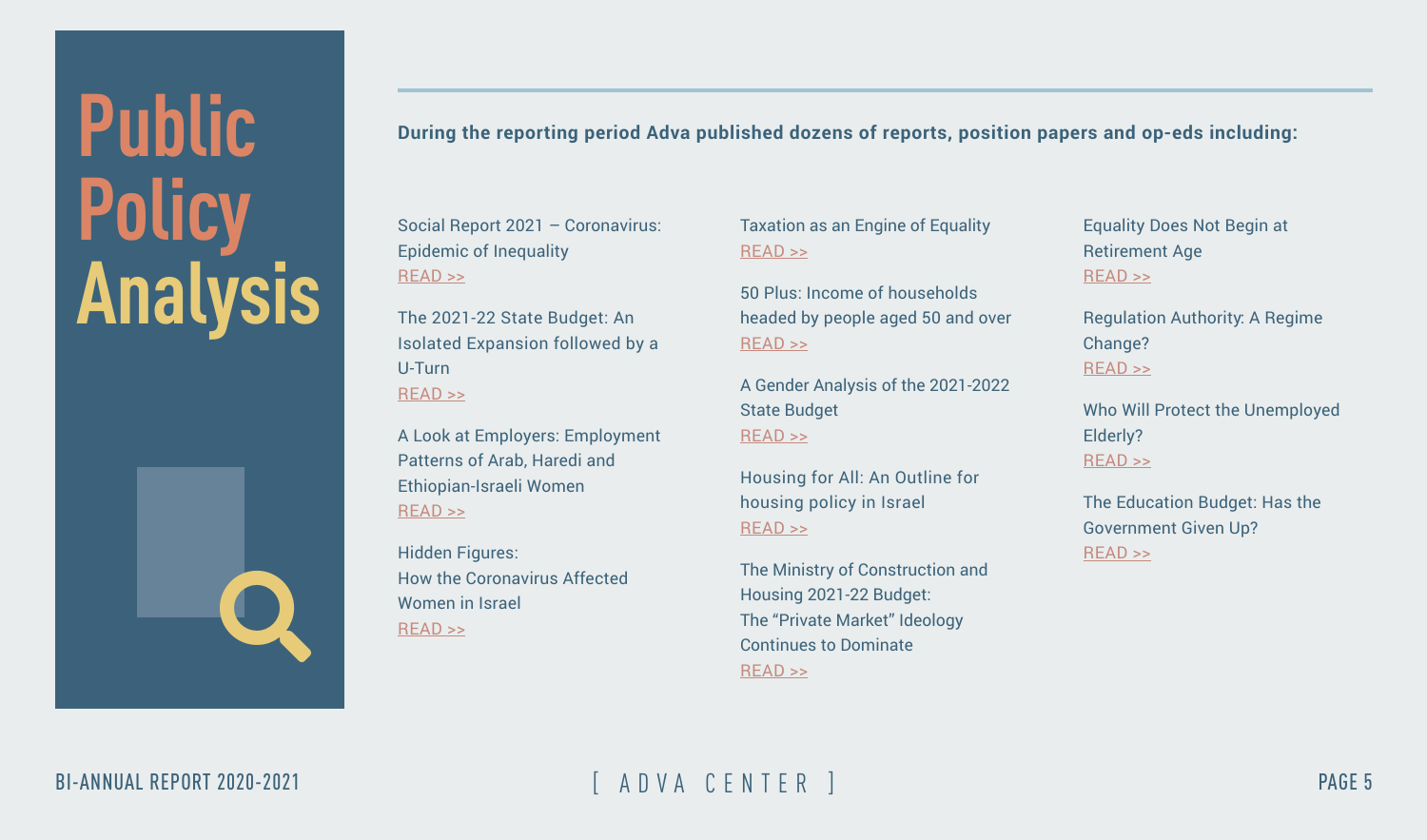The shrinking of economic activities in the wake of the Coronavirus, converging with existing social and economic gender inequalities, had a disproportionate adverse effect on women: more women lost their jobs, suffered domestic violence, and took on the bulk of unpaid care work.

Minority women, women with disabilities, refugee women and single mothers were the hardest hit by gender-insensitive policies, due to their economic disadvantage.

[READ MORE>>](https://adva.org/en/category/corona-women/)





<span id="page-5-0"></span>Hidden Figures: **How the Coronavirus Affected Women in Israel**

A project highlighted the impact of the Coronavirus epidemic on women in Israel in terms of unpaid work, employment, social security, violence against women and representation in policy-making forums.

### A series of publications

### in collaboration with the Van Leer Institute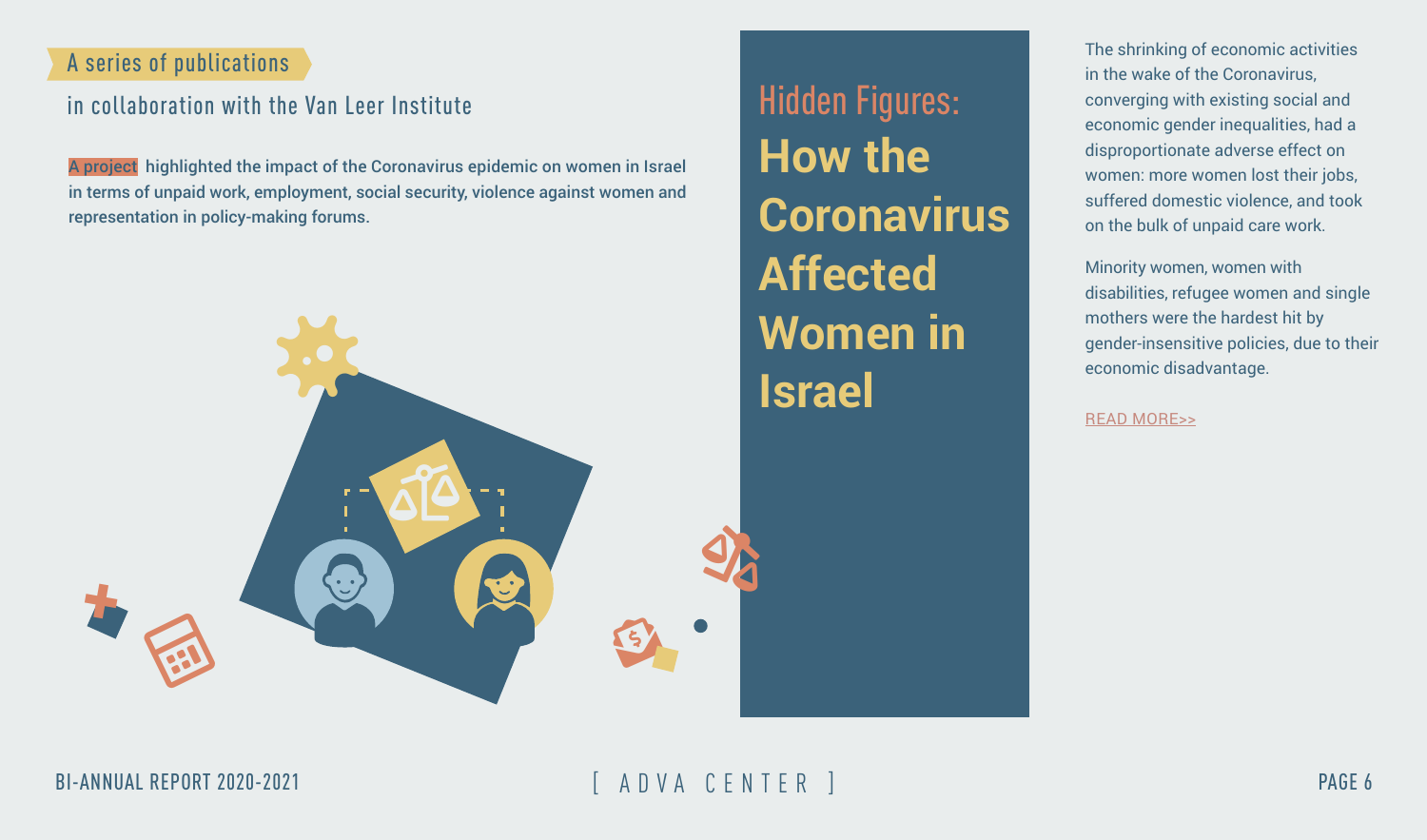# Popular Education and Civic Action Program

- [  $\bigstar$  ] Coronavirus: Epidemic of Inequality;
- [  $\varphi$ <sup>*j*</sup> ] Gender mainstreaming;
- $\Gamma = \Gamma$  I inequality between the center and the periphery;
- I  $\delta$  ] Making more equitable budget allocations;
- $\mathbf{I} \in \mathbf{I}$  ] Education policies in Israel;
- **[**  $\odot$  **]** Globalization and privatization.
- I **H** I The socio-economic implications of Israel's occupation of Palestinian territories.



Adva's lectures and workshops on Israeli society educated thousands of Israelis - staff of government offices, local authorities and civil society organizations, cadets in leadership-development programs; community activists; student programs; pre-army preparatory programs and others about the issues that most impact their lives and livelihoods, motivating them to take an active part in the shaping of local, regional and national policies.

#### In 2020-2021

**We conducted 122 lectures and workshops including:**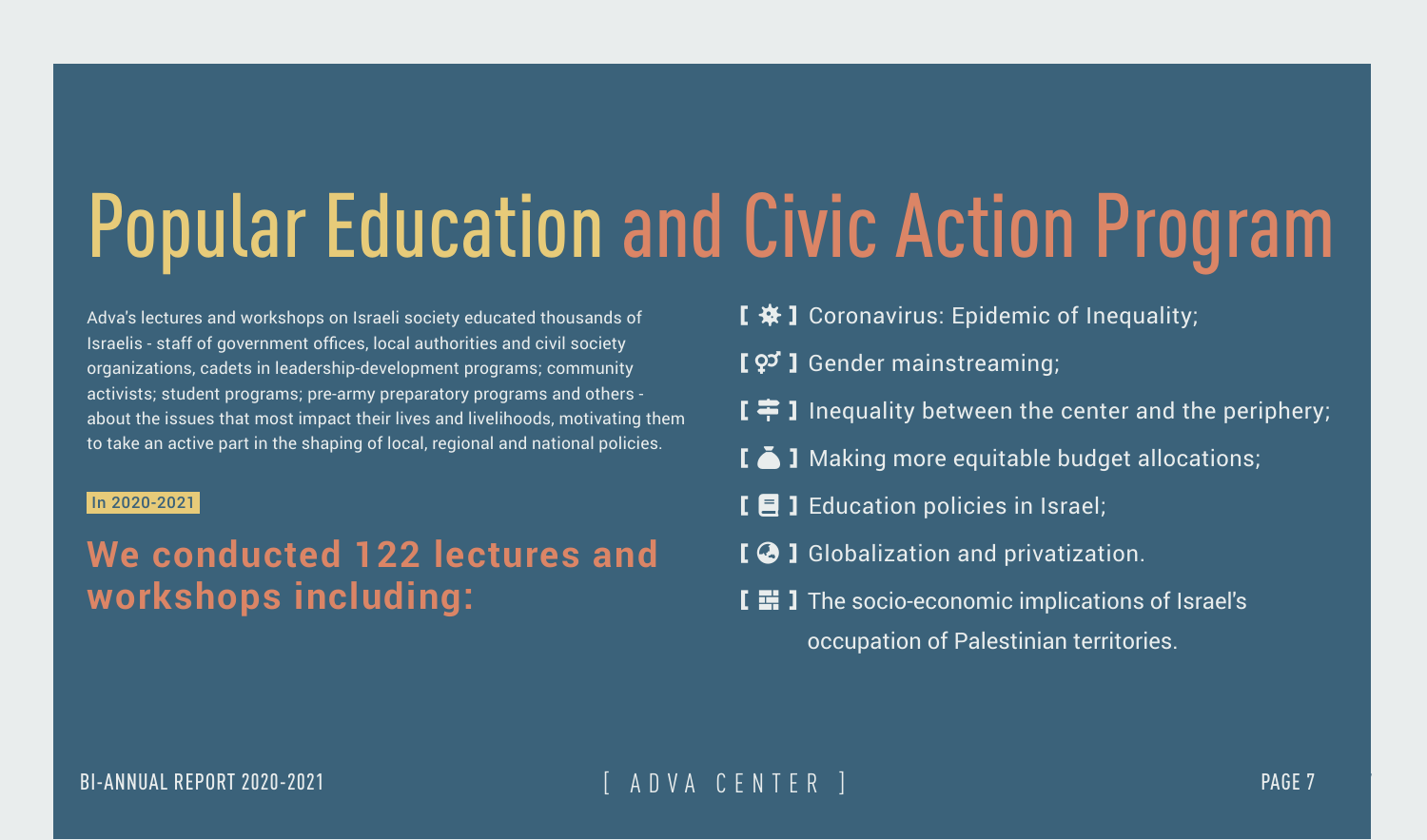- Reading the state budget together: two workshops for 20 councilors and parliamentary advisers.
- **• Women in times of Coronavirus:**
	- 1. Two inter-sectoral round table meetings with representatives of Government Ministries and women's organizations, aimed at addressing the urgent needs of women .
	- 2. Key role in the "Feminist Emergency Forum" that reviewed studies from around the world on gender and the Coronavirus, collected data from various authorities, and formulated alternative policies from a feminist point of view.
	- 3. Findings and recommendations of the year-long examination of the crisis´ impact on women presented to the advisory committee to the National Security Council.
	- 4. Reports about women in times of Coronavirus presented in a conference attended by the Social Equality Minister, MKs and the head of the EU´s gender index program. We worked with the "Teams of Experts on the Crisis".

#### BI-ANNUAL REPORT 2020-2021 FADVA CENTER 1

• Work, welfare, education and gender equality: presentations at Knesset committee meetings

**• Arab society:** Lead role in the "Teams of Experts on the Crisis" that examined its impact on Jewish and Arab society in terms of employment, health, education and more.

**• Poverty and food insecurity:** effective advocacy for immediate allocations to ensure food security as part of the "MAZON" coalition.

**• Employment of Women of Ethiopian Origin:** publication of a comprehensive report followed by a conference attended by government officials, activists and academicians (in collaboration with the Association of Ethiopian Jews).

**• The "Celluloid Ceiling - A Gender-Based Analysis of The Israeli Film Industry":** Adva's report was presented at an international panel held in cooperation with the British Women's Film Club and Sweden's Film Institute.

## Policy Advancement and Consultations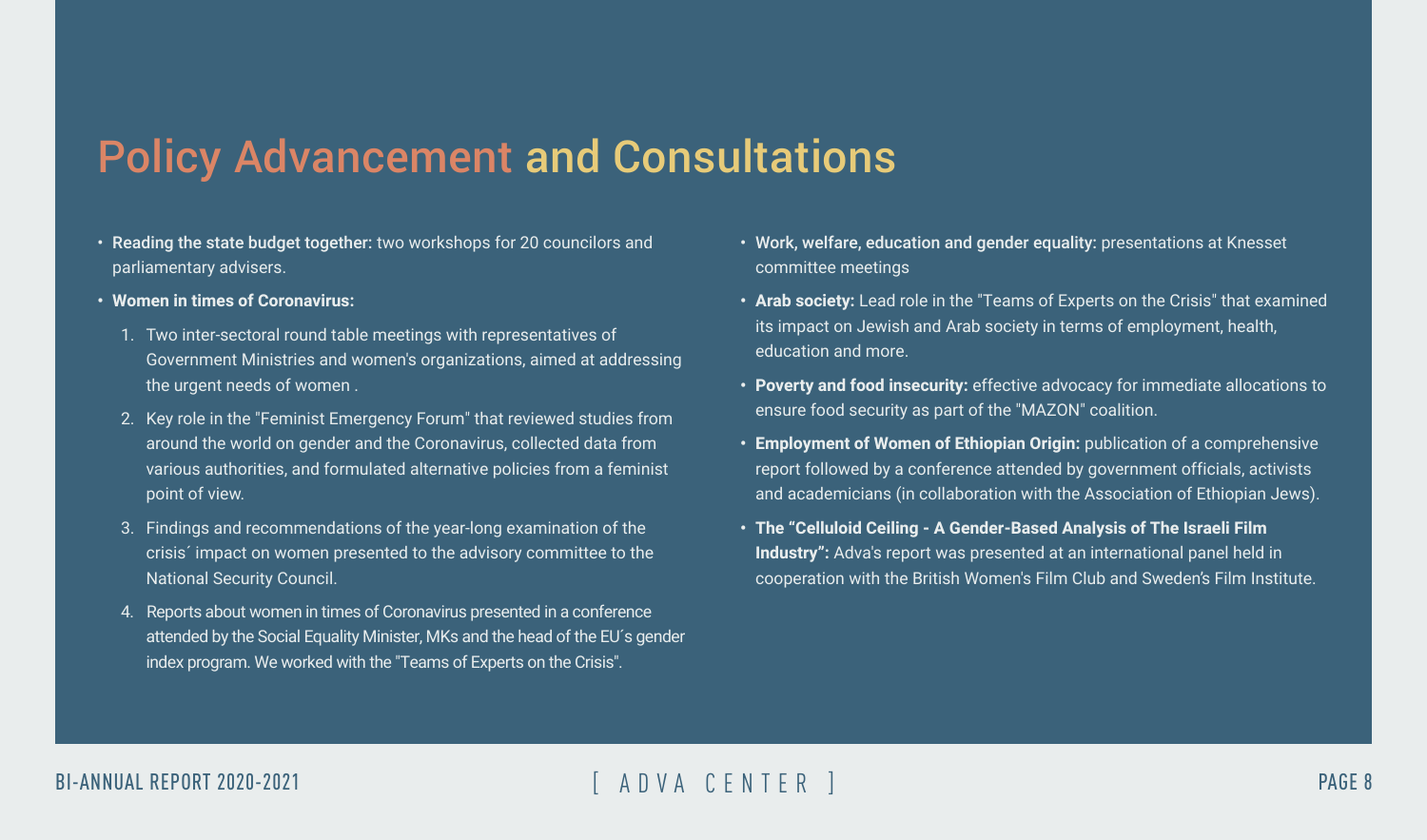## --- Building Coalitions and Alliances ---

The "Advancing Employment Taskforce" of "Omdim BeYahad," ACRI, 121 Plus and over 20 other organizations proposed steps for the extension of unemployment benefits in the wake of COVID-19.

> With The Public Housing Forum for equitable, affordable universal public housing: Adva's reports and policy recommendations, along with advocacy efforts, resulted in the establishment of a new committee in the Ministry of Housing whose mandate is to re-examine the criteria for public housing.

The recommendation was adopted by the Finance Ministry along with several other measures that secured protection and stipends for unemployed persons over 67 years of age, recipients of disability and income supplement benefits, and more.



With a coalition of feminist organizations, we continued to advocate against the draconian measures included in the Budget Arrangements Law for raising women's pension entitlement age. In this context and with the Ministry for Social Equality, Adva's experts formulated an alternate model that will protect low-earning women.

#### New and existing collaborations and coalitions - Some examples: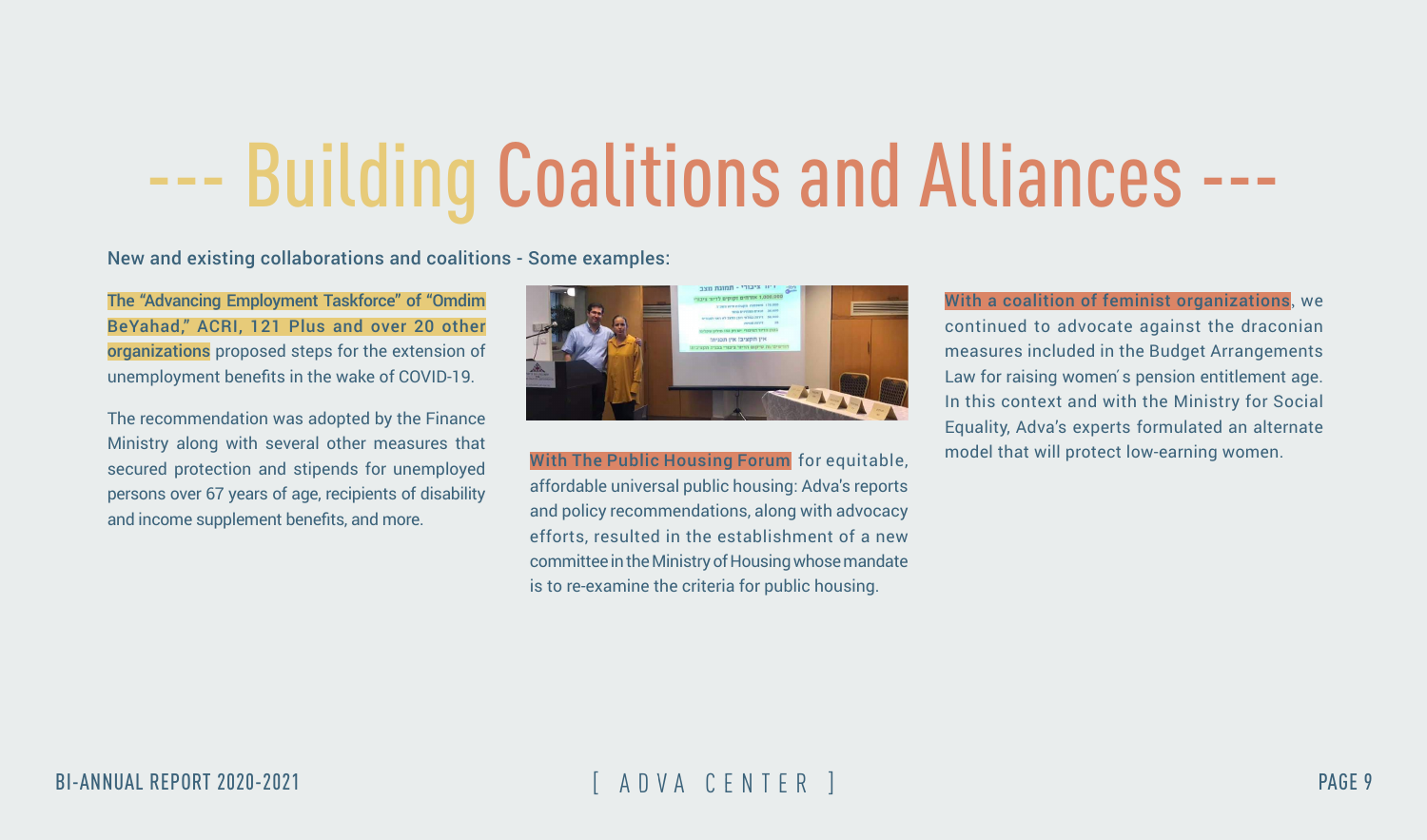## Innovative means of conveying complex data

To strengthen the progressive camp by reaching audiences thus far unengaged and/or marginalized from the public discourse, and to put new issues on the agenda, we "translate" our findings and insights into straightforward language and infographics. A joint endeavor with the "Teams of Experts on the Crisis" examined the impact of the corona crisis on marginalized groups.

We published three short documents that depicted fictional persons, each representing a population group and his/her plight – food insecurity, employment, access to health care and more. Through the personal stories of Bilal, a teen age boy from an unrecognized Bedouin village, Shmuel, an elderly man from Beersheba, and Rivki, a Haredi woman with a small business from Bnei Brak, we gave the dry figures a face and presented a complex image of inequality in Israel.

#### READ: [1>>](https://adva.org/en/coronacrisis-bilal/) [2>>](https://adva.org/en/coronacrisis-rivki/) [3>>](https://adva.org/en/coronacrisis-shmuel/)

#### BI-ANNUAL REPORT 2020-2021 [ ADVA CENTER ] PAGE 10

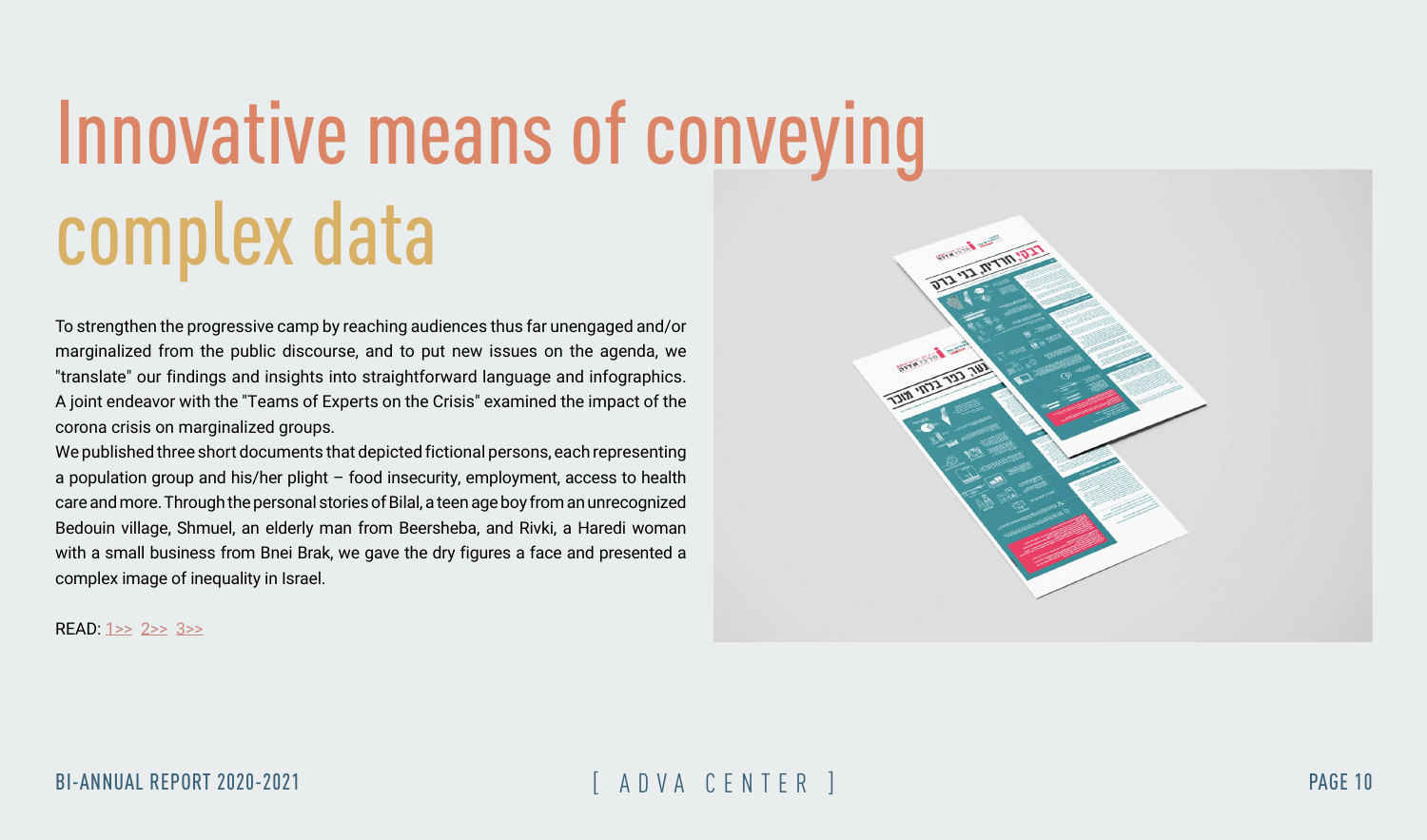**The "Empower the Empowerers"** 3-year project was launched in 2019. It involved the creation of 3 Regional Forums of some 80 Arab and Jewish Municipal Advisors to Mayors on Gender Equality, who were trained and coached on how to be involved in the setting of local policy, so as to improve services relevant to women, how to resist discrimination, how to write position papers, collect gender data and map needs and barriers.

**The project's impact** was demonstrated during the health crisis despite advisors having been sent on unpaid leave: the advisors continued to work from their homes and made use of their newly gained knowhow – setting-up hotlines to address a variety of women's urgent needs and drafting a blueprint for work in times of Coronavirus. With the help of the Itach-Maaki organization, they even petitioned the High Court, got reinstated and had their job defined as "vital"!

For me, the forum meetings are vital in order to strengthen our important roles as Advisors. We gain knowledge, tools, an effective platform for peer-learning and networking, for collaborations and for expanding our actions. The forum is being led in a professional way and I'm very thankful for its establishment

The project has increased the efficacy of dozens of advisors, and at the same time, built up the Union of Mayoral Advisors' capacity to unite, support and mobilize its members and put some structural changes in motion.

**In 2021,** the 3rd and final year of the project, the focus shifted to the production of a digital toolkit that provides an overall, crosscutting guideline to current and future advisors for achieving impact and launching projects to benefit local women.

#### BI-ANNUAL REPORT 2020-2021 FRID VACENTER IN THE REPORT 2020-2021 FRID VACENTER IN THE REPORT 2020-2021 FRID VACENTER

## **Empowering** Training Local Officials: **the Empowerers**

**Tali Rona, Advisor to the Mayor on Gender Equality, Kfar-Saba**

The professional team is excellent; we gain lots of knowledge and support and we also get to learn from more experienced advisors. It makes us feel that we are not alone. The issues are being chosen in accordance with the different needs the advisors express. There is still lots of work to do in order to improve gender equality strategy in the local authority, and the role of the advisor is not clear enough to the mayors. Therefore I believe we must go on with the forum's meetings

**Salwa K'na'an, Advisor to the Mayor on Gender Equality, Tamra**

דיגיטליו ליועצה

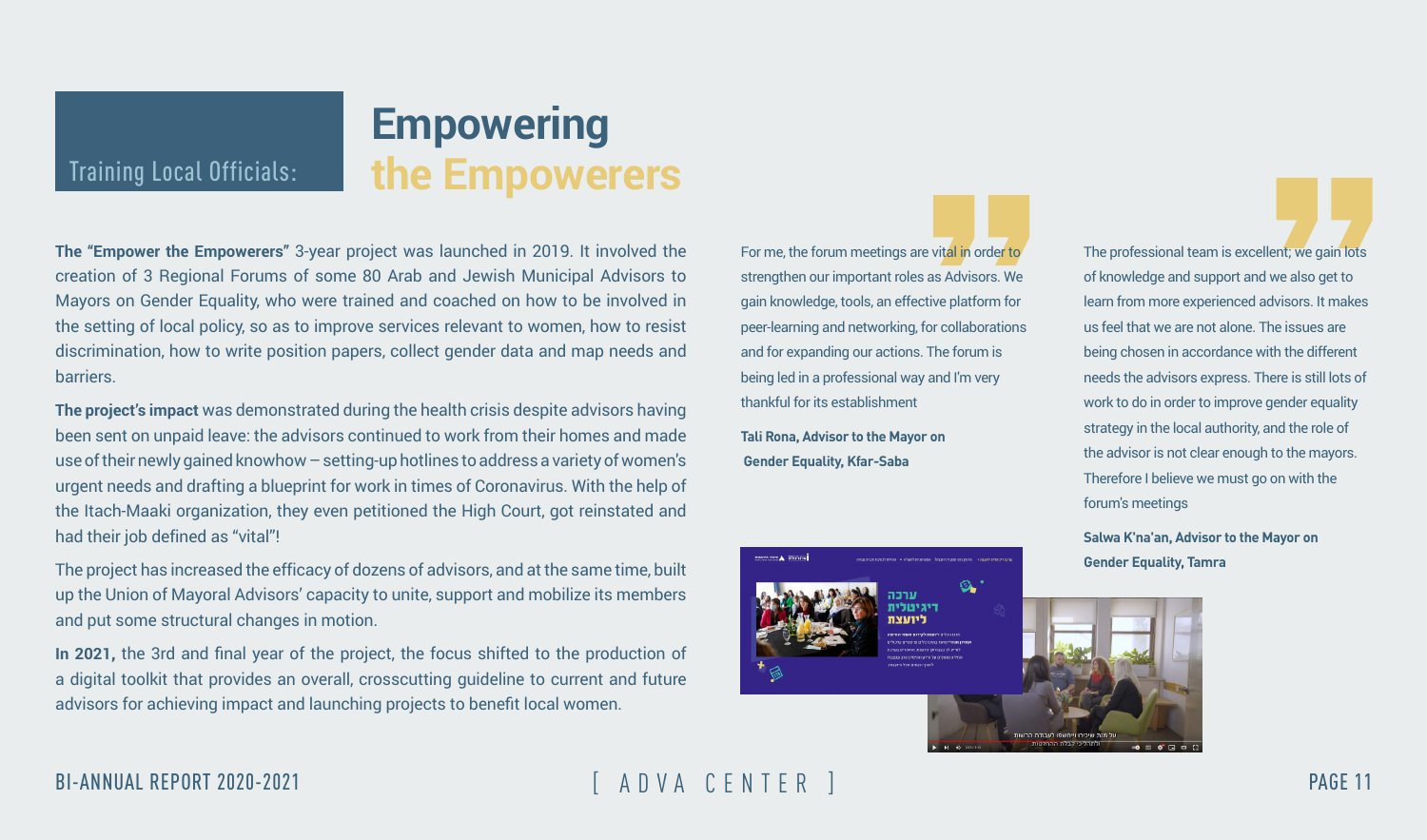# Working with local councils

| <b>Tel Aviv-Yafo Municipality</b>       | Н              |
|-----------------------------------------|----------------|
| Adva's experts drafted a gender-        | $\overline{A}$ |
| sensitive green transportation          | es             |
| workplan. Some of the plan's            | C <sub>C</sub> |
| components have already been            | ar             |
| implemented, including the              | Sá             |
| establishment of a steering             | p              |
| committee, data collection about        | ea             |
| gendered utilization patterns, a public |                |
| campaign to encourage women             |                |
| residents to use the municipal          |                |
| bicycle rental system, and gender       |                |
| considerations in the planning of the   |                |
| light rail system.                      |                |
|                                         |                |

#### BI-ANNUAL REPORT 2020-2021 FRID VACENTER IN STREAMENT AND VALUE IN STREAMENT AND VALUE IN STREAMER IN STREAMER

#### **of HaCarmel Regional Council**

dva's researchers guided the Mayoral Advisor on Gender Equality in the establishment of a strategic committee for gender equality. The committee, omposed of 25 residents and local officials, participated in six training sessions nd drafted a workplan for the authority in four areas: gender-sensitive education, safety in the public sphere, sports and health through a gender lens, and women's articipation in decision-making. The plan was presented to the council assembly in arly December 2021 and was presented to the public in the first quarter of 2022.

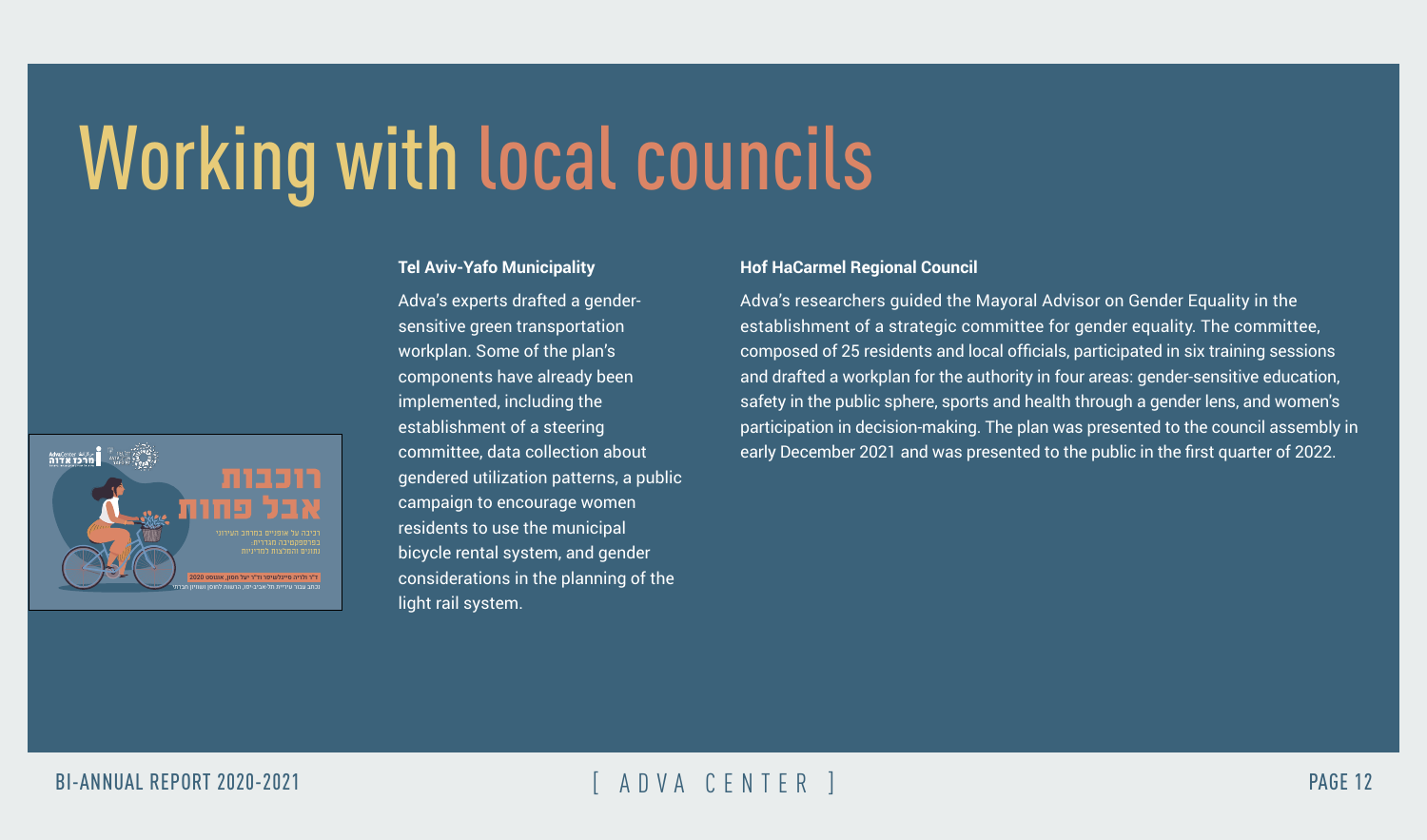**Adva Center**  in the **Media**



BI-ANNUAL REPORT 2020-2021 [ ADVA CENTER ] PAGE 13

- 
- **285** in online newspapers and news websites
	-

**In 2020-2021**

budgeting received considerable attention recently, with 2 double-page, in-depth articles published in the popular "Yediot Aharonot" newspaper.



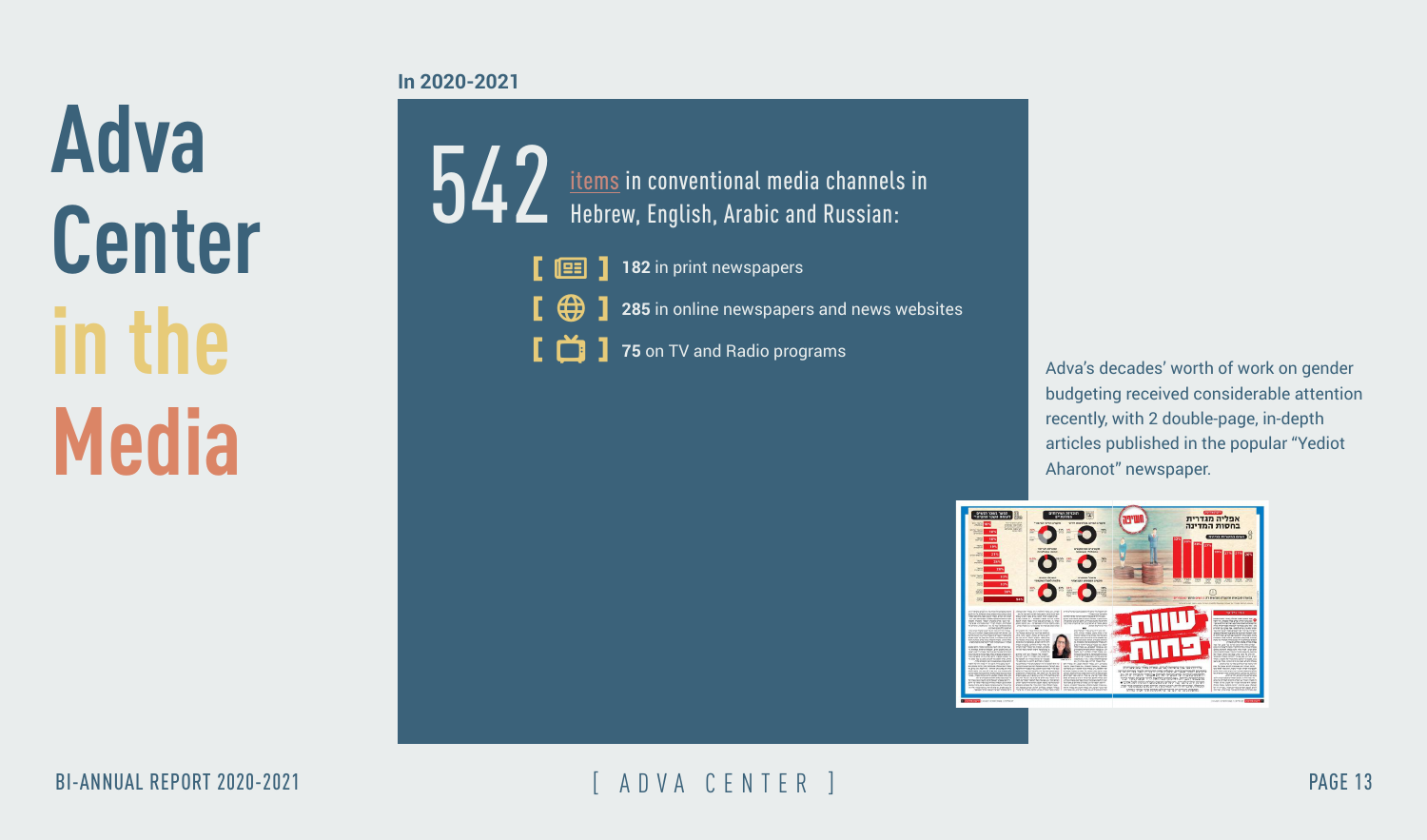Dr. Yael Hasson discusses gender-sensitive





BI-ANNUAL REPORT 2020-2021 [ ADVA CENTER ] PAGE 14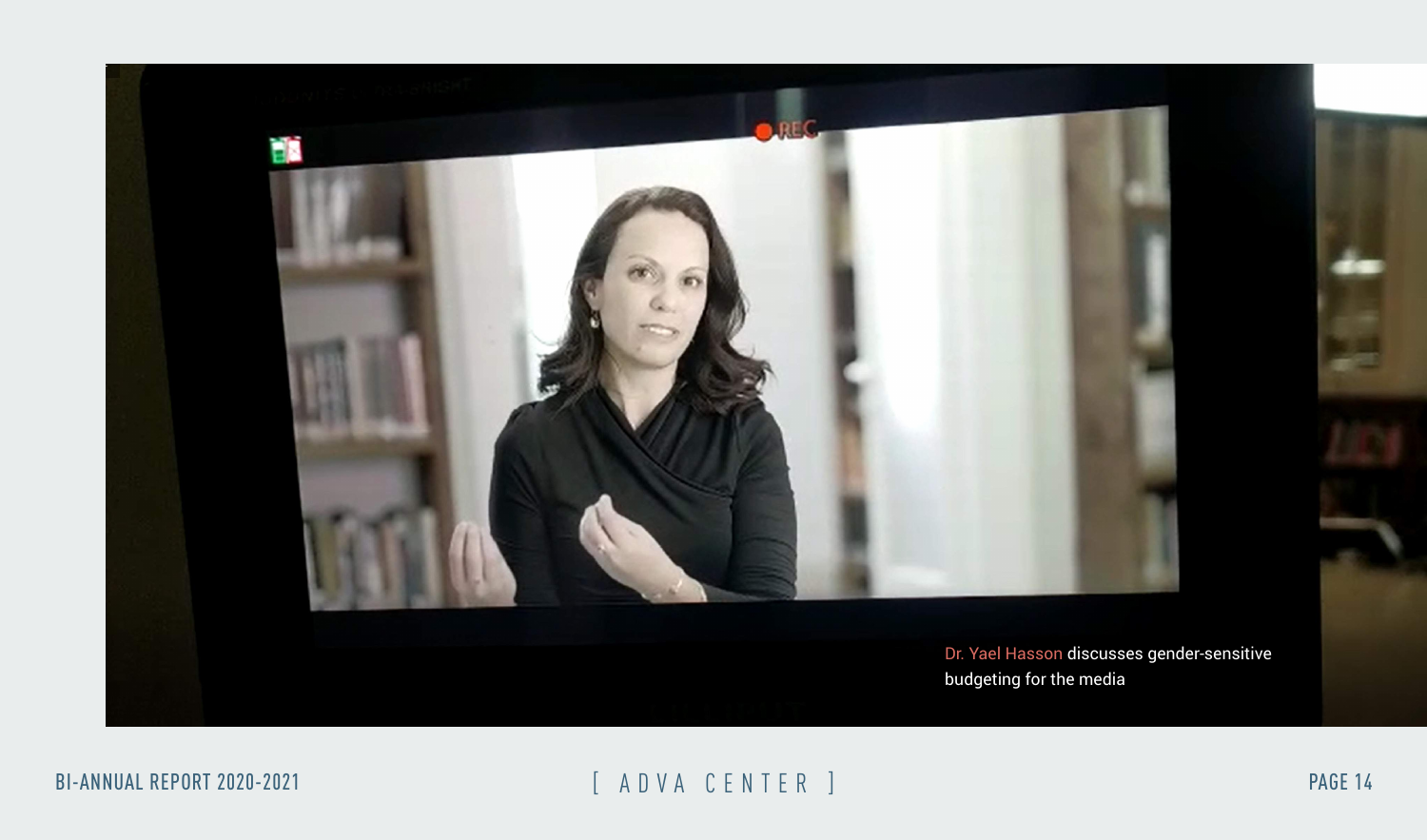**Adva Center in the Social Media**

In 2020, we launched **[a new website](https://adva.org/en/)  [for the Adva Center,](https://adva.org/en/) in Hebrew,** English and Arabic.

Adva also operates a **[Twitter account](https://twitter.com/adva_center)**, a **[YouTube channel](https://www.youtube.com/c/AdvaOrg1991)** and a **Monthly Newsletter** in Hebrew.

Readers are invited to subscribe!

| $\heartsuit$ 15,750      | followers                     | e                                              |
|--------------------------|-------------------------------|------------------------------------------------|
| 山 222                    | posts published               | $\Omega$                                       |
| <b>3</b> 4,150,000 views |                               | C                                              |
| $\bigcirc$ 210,000       | shares, likes and<br>comments | $\overline{\mathsf{V}}$<br>f <sub>0</sub><br>a |
|                          |                               |                                                |

PC<sub>2</sub>

BI-ANNUAL REPORT 2020-2021 **Example 19** and VA CENTER 1

|                |                   | 200 216,500 users visited        |
|----------------|-------------------|----------------------------------|
| $\bigodot$ 600 |                   | page views per day               |
|                | $\boxed{2}$ 2,950 | subscribers to our<br>newsletter |

The posts published on our **[Facebook page](https://www.facebook.com/AdvaCenter)** present different aspects of socioeconomic policy, data and critical commentary regarding national policy and budgets in a straightforward, visual thumbs-up manner accessible to all. Many of our Facebook posts of 2020-2021 focused on the implications of the Coronavirus crisis on Israeli society and economy, with an emphasis on the consequences for vulnerable groups, as well as pointing out more just and equitable policy directions for coping with the crisis. Many other posts dealt with the proposed state budget and its social implications for various groups in Israeli society.

### **WEBSITE**

### FACEBOOK

#### MORE?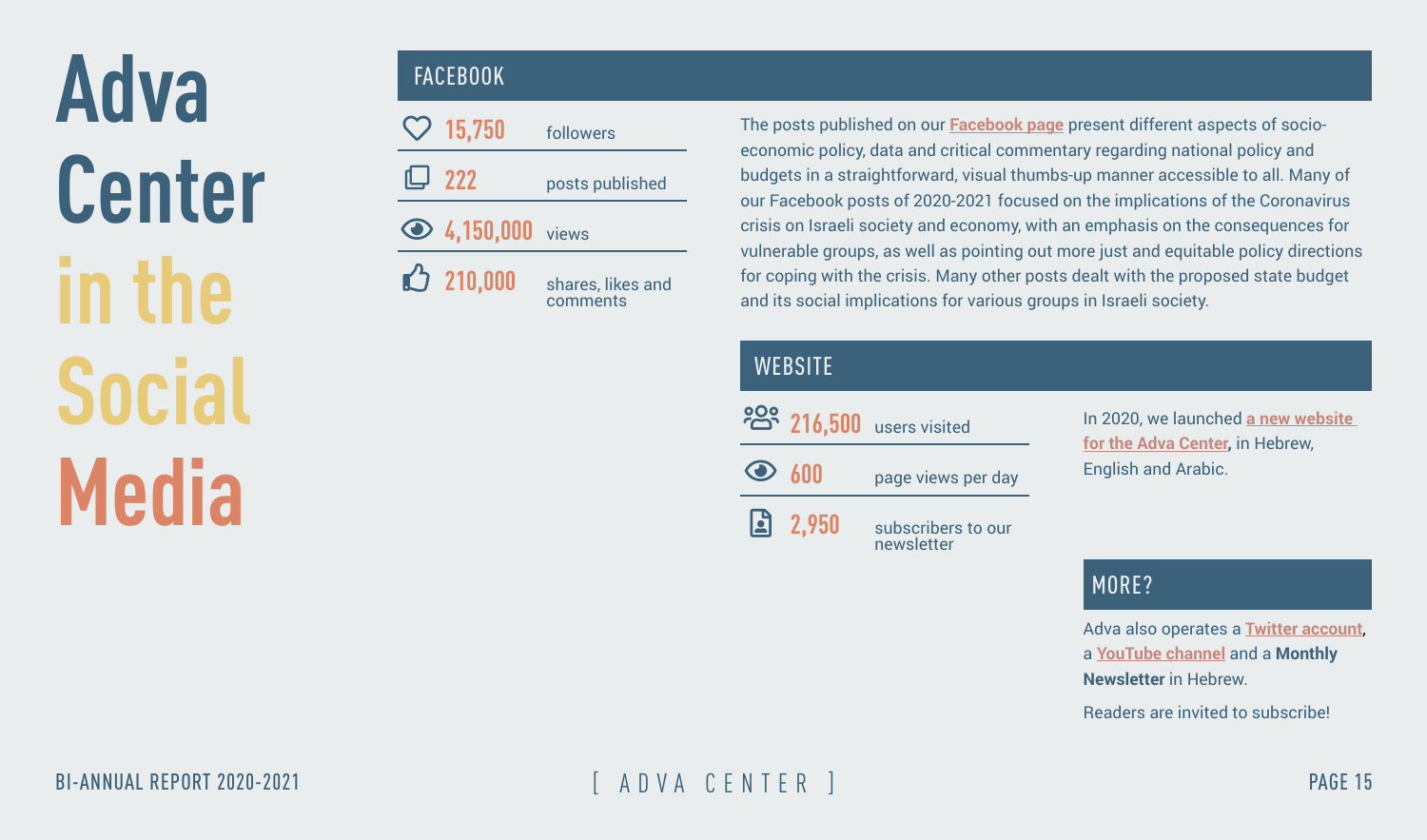Launched during the Coronavirus crisis, the lexicon deals with a variety of issues related to the consequences of the Coronavirus crisis for Israeli society. As part of the collaboration, numerous entries from the lexicon were published on the Facebook page of the Adva Center.

"Thank you, Adva Center! Each and every entry is excellent in itself and this whole project is extremely important!"

- "Finally an in-depth and renewed discussion".
- "The Adva Center is such an important and vital institution that it is unrivaled. Check out this project! It is the duty of everyone to read and peruse".
- "Thank you, Adva Center! Each and every entry is excellent in itself and this whole project is extremely important!"
- "Relevant and well written".
- "Thanks for the important words, I learned a lot".
- "More up to date than ever!"
- "Heartbreaking. What luck that Adva Center exists to shatter false myths and illuminate reality".
- "Thanks for the reminder. To do this, one must first replace the government".
- "One of the most thought-provoking entries, thank you! It is very important".

#### **READERS REACT:**

[READ >>](https://adva.org/en/category/corona-women/)

BI-ANNUAL REPORT 2020-2021 [ ADVA CENTER ] PAGE 16

### Special project #1

In collaboration with the Journal of Israeli Sociology:

**Sociological Lexicon In times of Coronavirus**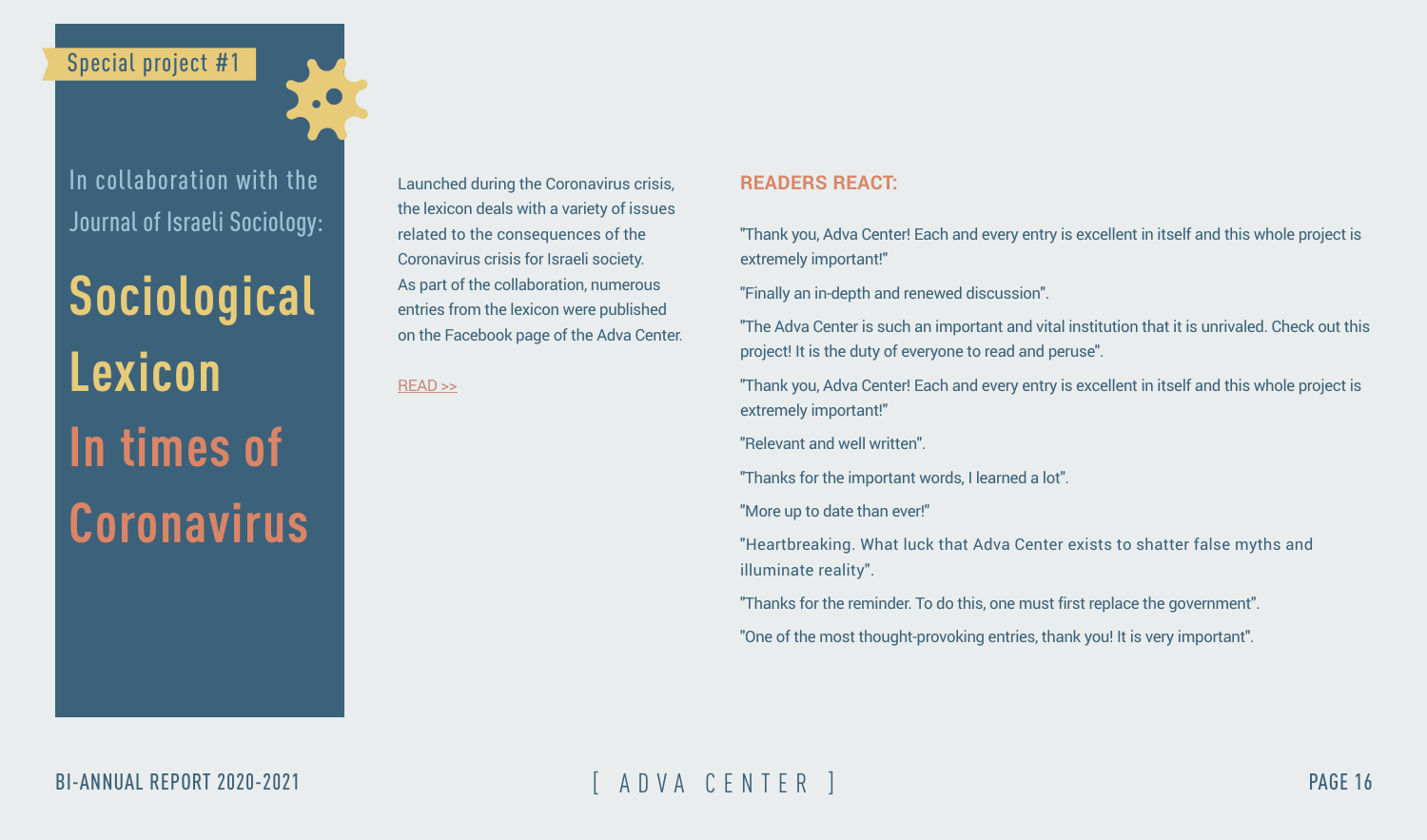#### RIPPLES

The Kibbutzim Teachers' Seminary's Film School committed to work to amend the inequalities that the report pointed out. Changes were made in the syllabus.

## **The Celluloi Ceiling**

A Gender-Based Analysis of the Israeli Film Industry

BI-ANNUAL REPORT 2020-2021 FRID VACENTER IN TER PAGE 17

### WE EXAMINED THE ISRAELI FILM INDUSTRY FROM THE PERSPECTIVE OF GENDER

Over the past twenty years, there has been a growing involvement of women in the Israeli film industry. Since the establishment of Israel and up until the year 2000, women directed a mere 7% of screened Israeli narrative features. However, as shown in this report, over the last two decades this gap has been growing smaller, and the ratio of films directed by women between 2013 and 2018 stands at 21%.

With that said, the positive change in the growing numbers of female-directed narrative features is not reflected in some of the film-related professions, and the gender-inequality within the Israeli film industry is still quite large.

#### [READ >>](https://adva.org/en/celluloid-ceiling/)

### Special project #2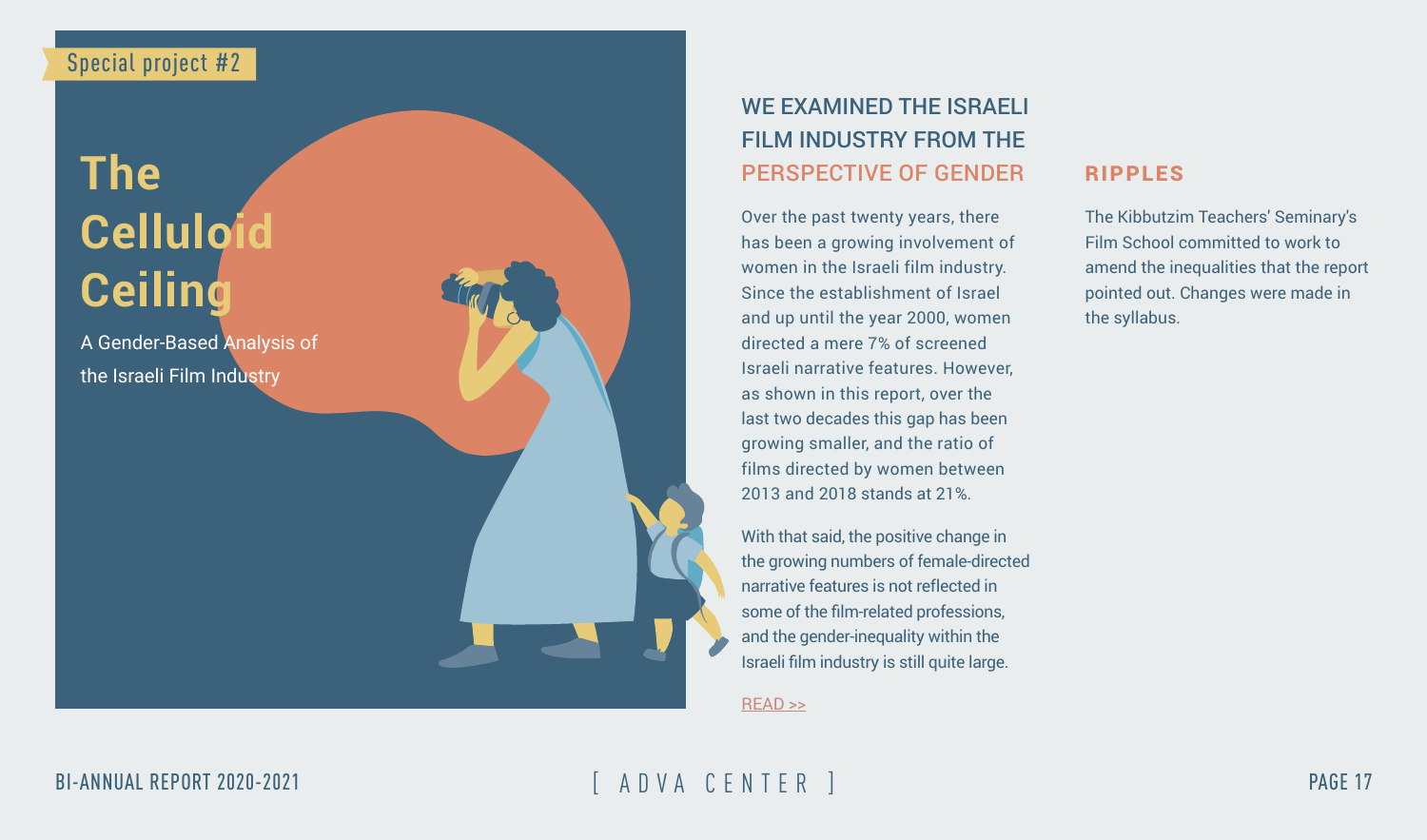Thinking about alternatives in the present neoliberal era is challenging. In the years 2020-2021 Adva Center took part in a project led by the Van Leer Jerusalem Institute, which aims to meet this challenge. Considering the ongoing housing crisis in Israel and using examples of best practices around the world, two policy papers were written by Adva Center presenting the necessity for a new housing policy in Israel, one that would allow access to decent and stable housing for all citizens, without subjecting their future to large debts and heavy expenses.

Ripples: The ideas and reports we developed during the project were presented in meetings with the rest of the project participants, in an open meeting with the general public and in a large article published in TheMarker newspaper.



Yaron Hoffmann-Dishon, Adva researcher and Kfir Cohen Lustig, Van Leer Institute Photo: [Eyal Tueg,](https://www.themarker.com/realestate/.premium-1.9470855) The marker

### BI-ANNUAL REPORT 2020-2021 FRID VACENTER IN STREED BAGE 18

### As part of a Van Leer Institute project

## <span id="page-17-0"></span>**Housing for All: An Outline for Housing Policy in Israel**

[READ >>](https://adva.org/he/housing-post-capitalism/)

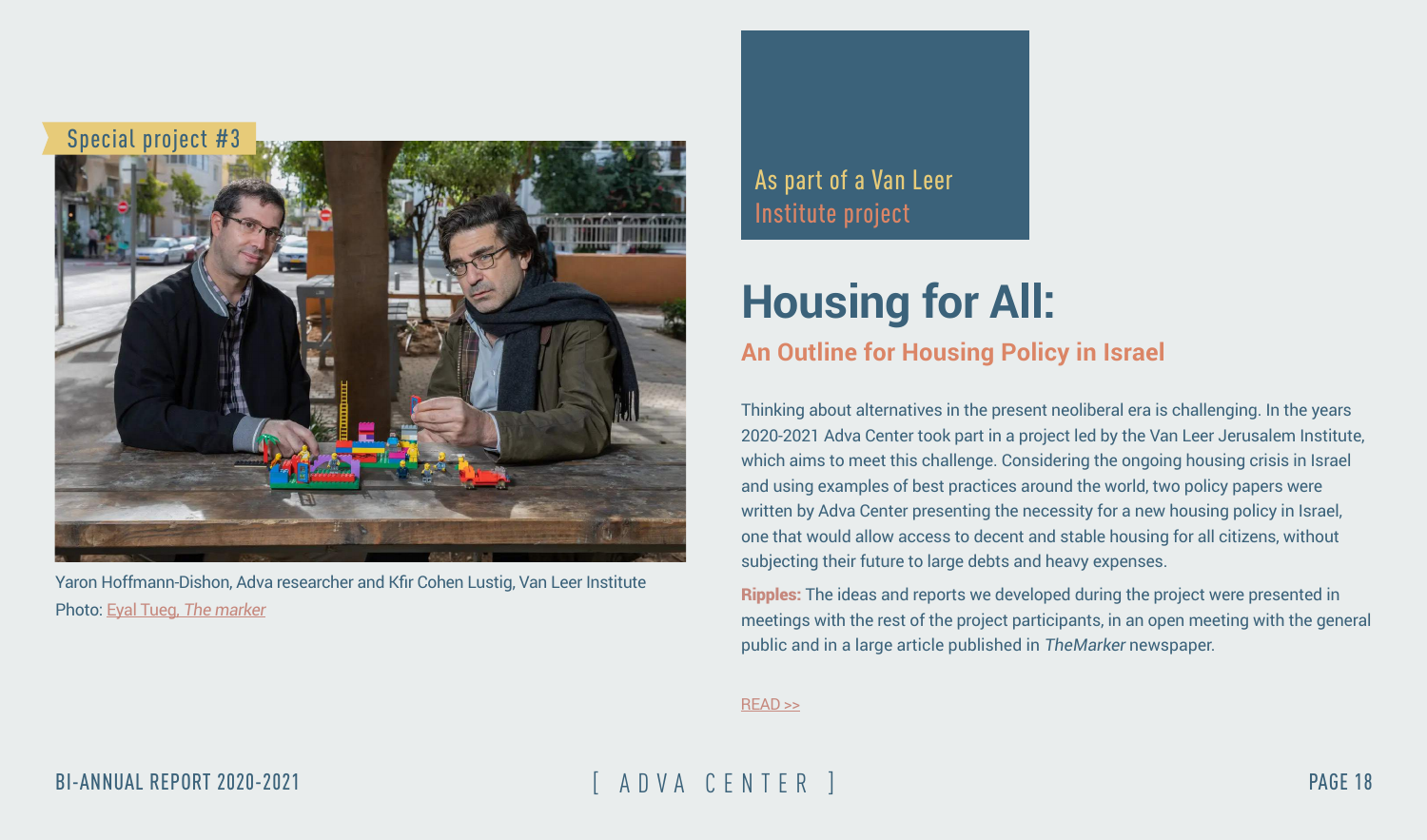

BI-ANNUAL REPORT 2020-2021 [ ADVA CENTER ] PAGE 19

Adva Center staff members meet with MK Emilie Moatti (Labor)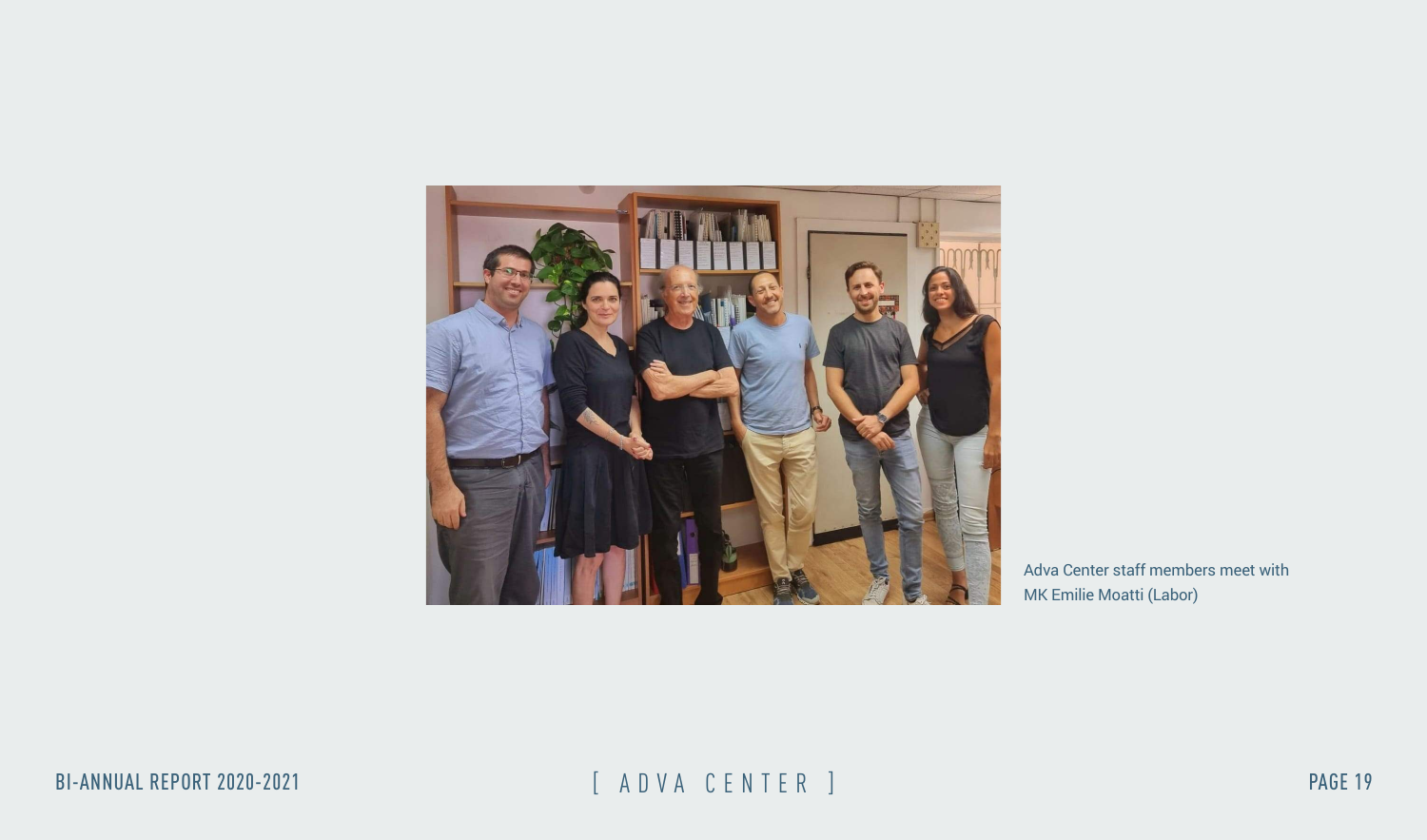# Social Change is a Marathon, Not a 100m Dash

BI-ANNUAL REPORT 2020-2021 FREEDORT 2020-2021 FREEDORE STATE ASSESSED AT LET A DIVIA CENTER IN TERMINE PAGE 20

Adva Center is a progressive, innovative research center, that places new issues on the public agenda that are later taken up by other organizations, public representatives and citizen groups. The ripples of Adva´s work reach far and wide and are not always visible in the short run.

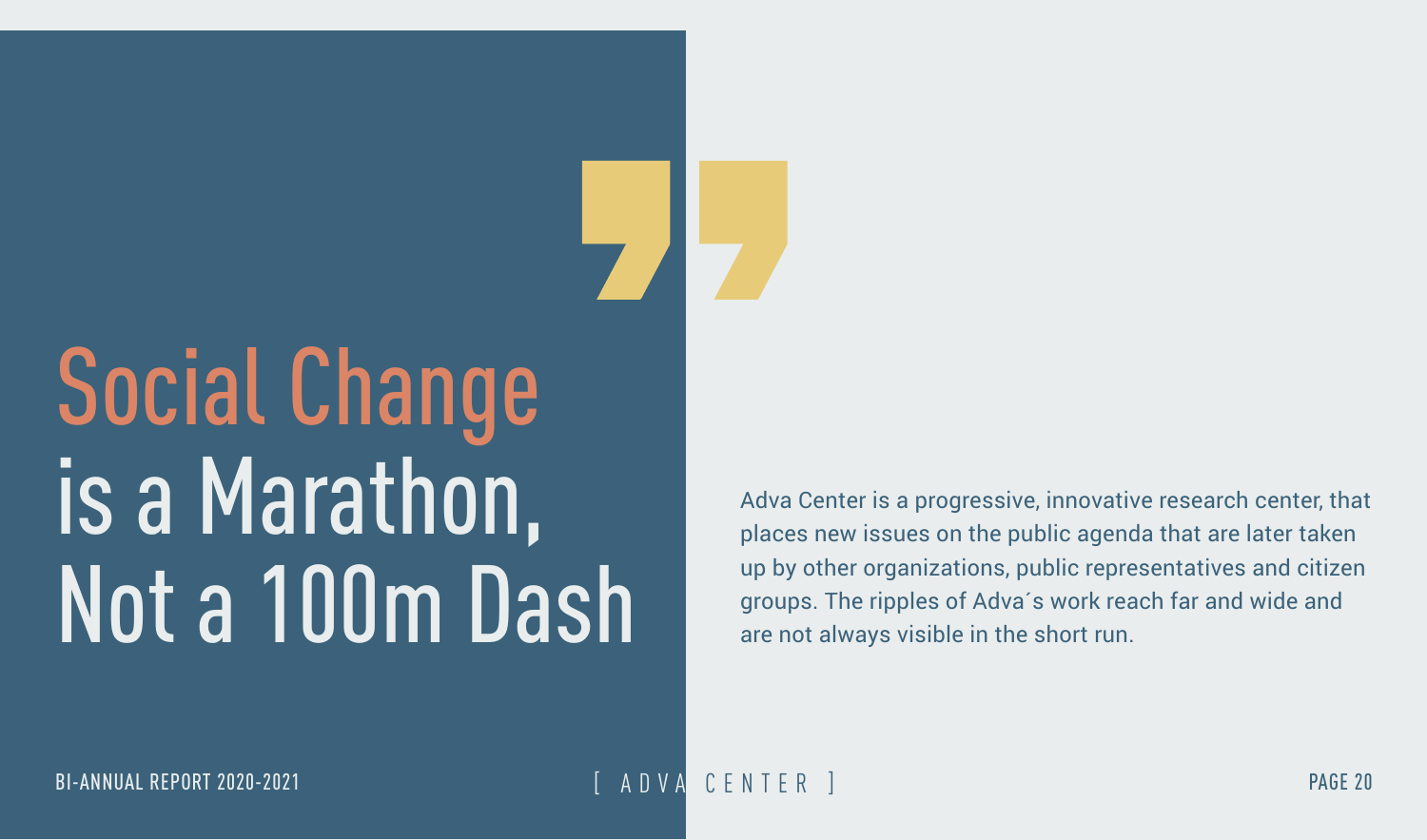Anne Frank Fund Embassy of Austria in Israel – Austrian Cultural Forum Embassy of Switzerland in Israel European Commission Fidelio Foundation Friedrich Ebert Stiftung Hadassah Foundation Heinrich Boell Stiftung Jewish Women's Foundation of the Greater Palm Beaches Jewish Women's Foundation of Metropolitan Chicago Mazon: A Jewish Response to Hunger Mandel Foundation New Israel Fund Rosa Luxemburg Stiftung Sam & Bella Sebba Charitable Foundation Sara A. Gottesman Strauss Group Ted Arison Family Foundation Tel Aviv- Yaffo Municipality Teva Corporation Tikkun Olam Jewish Women's Foundation of Greater Washington D.C.

Women's Amutot Initiative of the Greater Miami Jewish Federation

Zabar Family Foundation

## ADVA CENTER IS SUPPORTED BY INDIVIDUALS, FOUNDATIONS AND GOVERNMENT, AND BY INCOME-PRODUCING ACTIVITIES

BI-ANNUAL REPORT 2020-2021 [ ADVA CENTER ] PAGE 21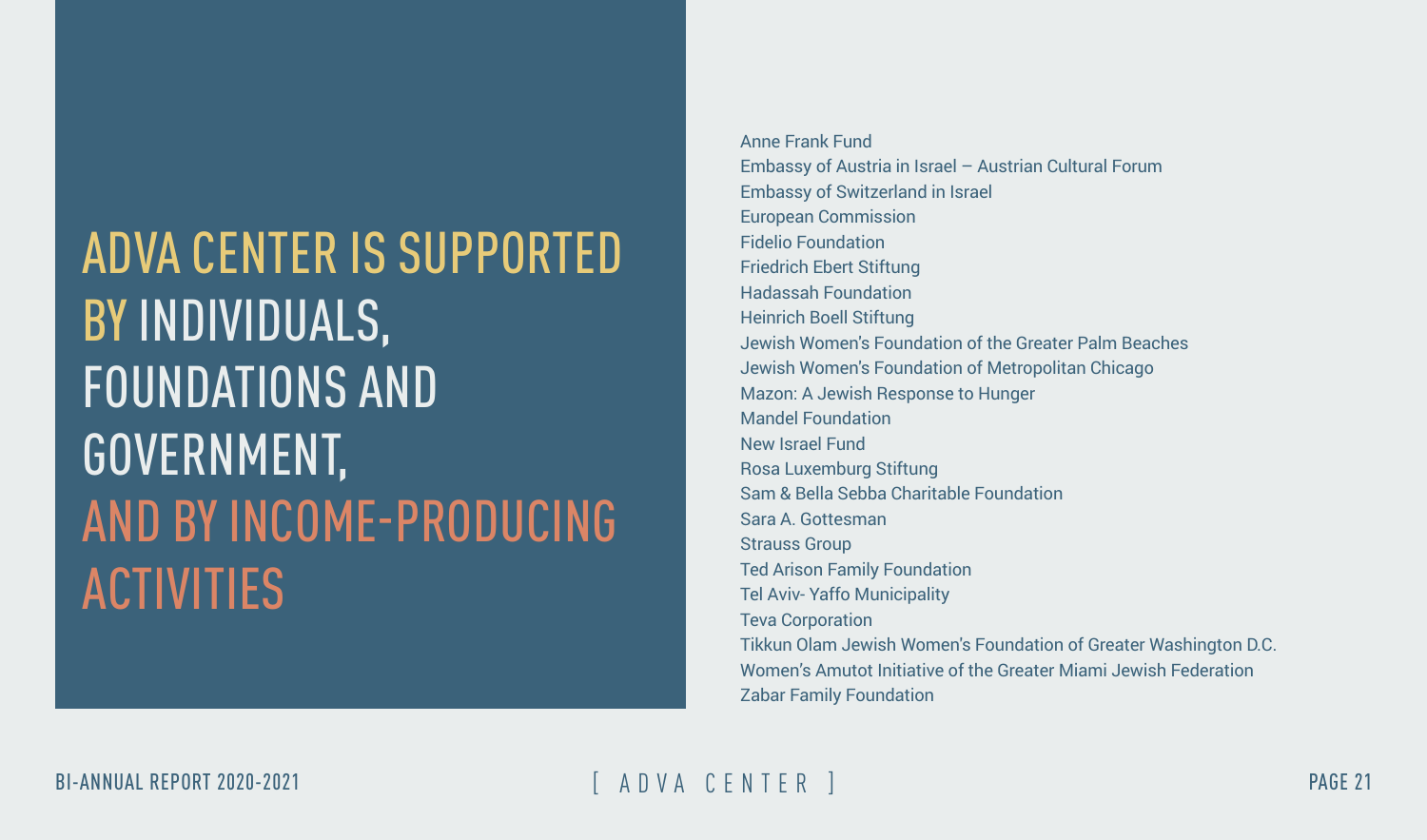# $[$  **CONTRIBUTIONS** CAN BE MADE, DONOR-ADVISED TO **The New Israel Fund**

BI-ANNUAL REPORT 2020-2021 FADVA CENTER 1

6 East 39th Street, Suite 301 New York, New York 10016-0108 Contact person: Sara Temmer Tel: 212-6134409 [DAgifts@nif.org](mailto:DAgifts@nif.org)

#### **Adva Center**

Tel: 972-3-5608871 [contact@adva.org](mailto:contact%40adva.org%20?subject=) POB 36529 Tel Aviv 6136401 Israel [www.adva.org](http://www.adva.org) [www.facebookcom/Advacenter](http://www.facebookcom/Advacenter ) [www.youtube.com/user/advacenter](http://www.youtube.com/user/advacenter)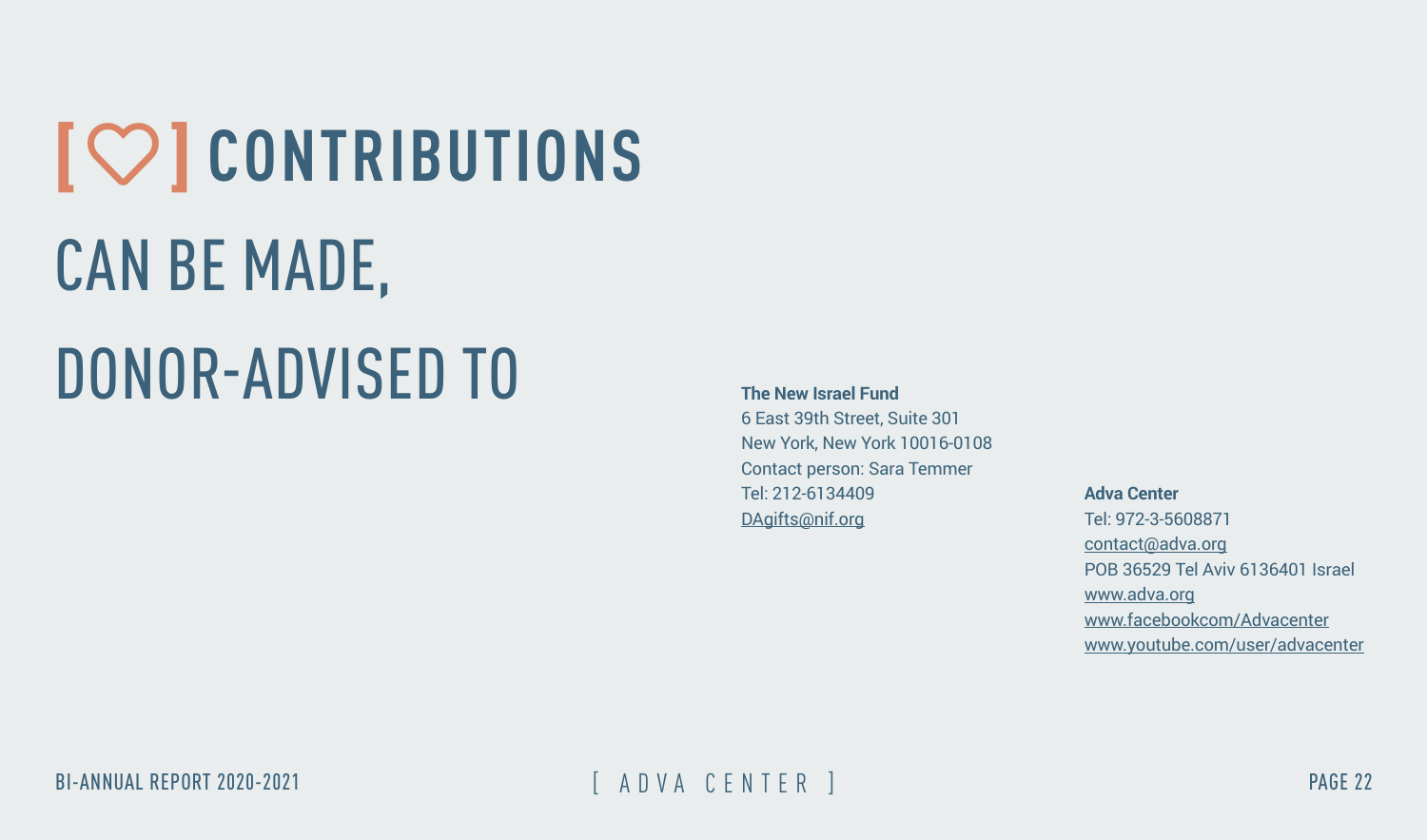## ADVA STAFF

**Dr. Yuval Livnat** Executive Director

**Barbara Swirski** Community Relations

**Dr. Shlomo Swirski** Academic Director

**Dr. Yael Hasson** Director of Gender Equality

**Uriya Yakut Zini** Outreach and Community Action **Coordinator** 

**Etty Konor-Attias** Research Coordinator

**Dr. Valeria Seigelshifer** Coordinator of Gender Equality Projects

**Yaron Hoffmann-Dishon** Researcher

**Adv. Noga Dagan Buzaglo** Researcher

**Mira Oppenheim** Office Manager / Media Relations

**Dr. Shani Bar-On Maman** Researcher

**Aviv Lieberman** Researcher

**Lital Biton** Creative and Graphic Artist

BI-ANNUAL REPORT 2020-2021 [ A D V A C E N T E R ] PAGE 23

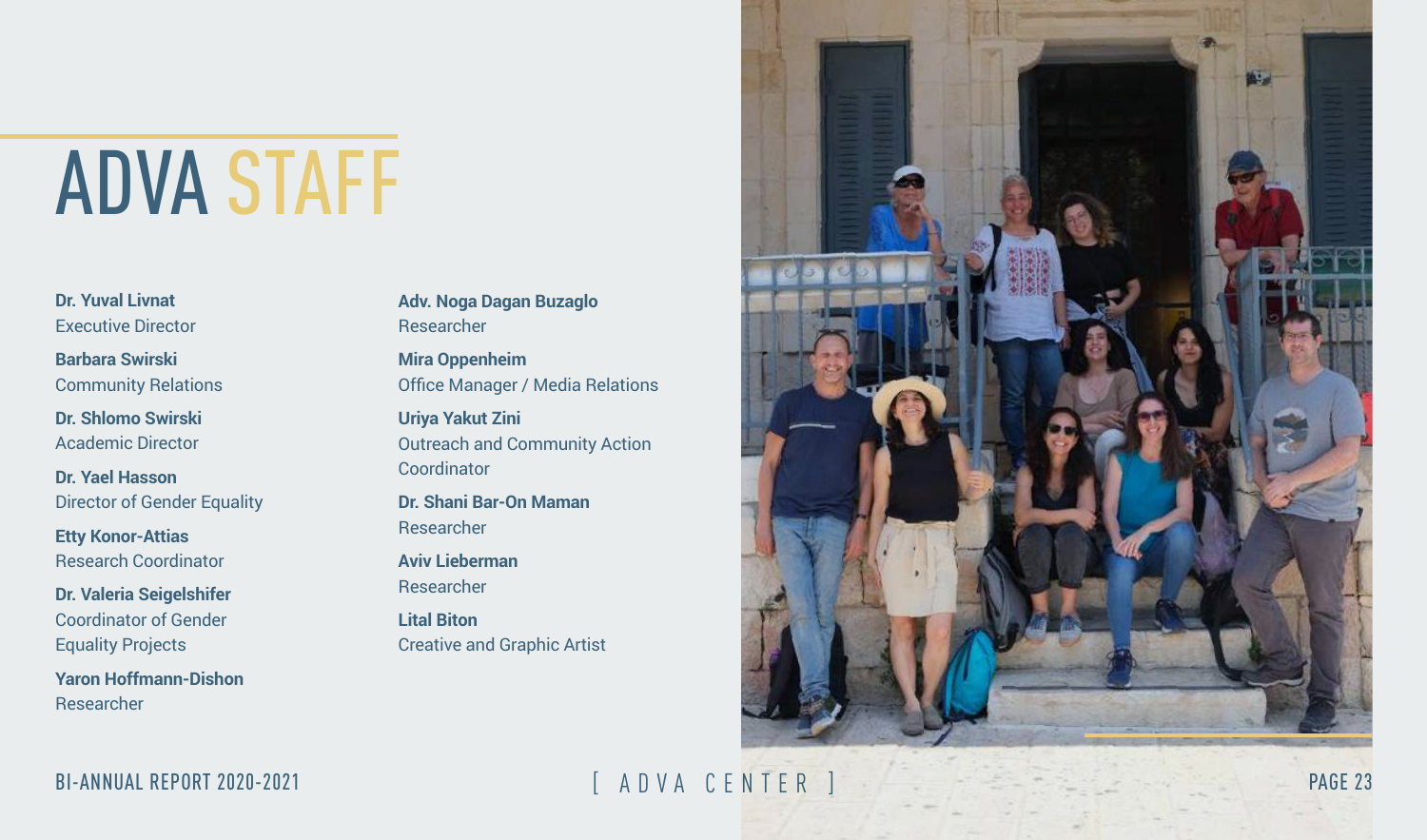## ADVA CENTER BOASTS A STABLE, DEDICATED BOARD OF DIRECTORS AND AUDIT COMMITTEE

#### **Board of Directors**

Professor Yossi Dahan, Chair Ms. Gilberte Finkel, Treasurer Professor Ismael Abu-Saad Professor Nitza Berkowitz Professor Dani Filc Professor Rachel Kallus Professor (Emeritus) Hubert Law-Yone Professor Shoshana Madmoni Professor Uri Ram Professor Rivka Savaiya Attorney Ola Shtiwee Professor Oren Yiftachel

#### **Audit Committee**

Ms. Ruti Gur Ms. Hedva Isachar

BI-ANNUAL REPORT 2020-2021 **Exercise Exercise ADVA CENTER** 1